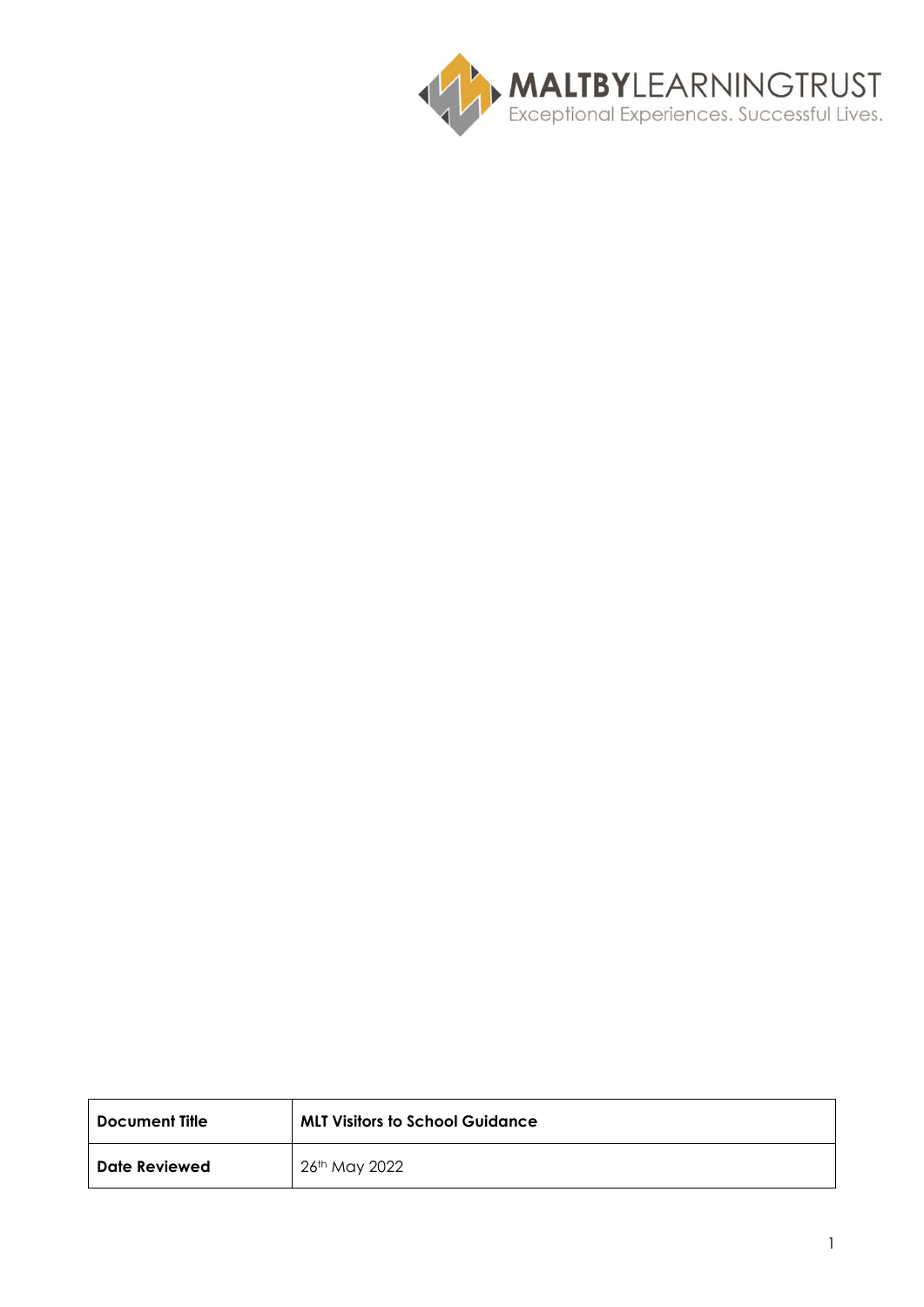# 1. INTRODUCTION

This guidance is intended to help schools manage visitors in a way that ensures the safety of children and adults on the school site. The responsibility for this lies with the Principal, Senior Leadership Team and the Local Governance Committee.

# GUIDANCE AND RESPONSIBILITIES

The Principal and Chair of Governors are responsible for implementing this guidance and managing visitors to the school. The day-to-day arrangements need to be understood by all staff. All staff have a responsibility to ensure that visitors to the school are properly welcomed and managed safely within school.

All staff should be made aware of this guidance and that it applies to all visitors equally, including VIPs.

### **Types of Visitors**

There are a number of different types of legitimate visitors to a school:

- Visitors who attend the school in connection with children and who have a professional role i.e. social workers, police, educational psychologist, SEND officers, targeted support workers or health related professionals.
- Visitors attending to work with children in roles such as peripatetic tutors or sports coaches.
- Visitors who attend the school in connection with the building, grounds or equipment i.e. builders, contractors, maintenance staff or IT workers.
- VIPs Very Important People.
- Other legitimate visitors i.e. parents/carers, parent/carer helpers or school governors.

Visits should be planned to ensure they run smoothly taking into account the need to safeguard both children, the reputation of the school and the visitor. Where appropriate, risk assessments should be undertaken. The Principal or Senior Leadership Team should be aware of visits in advance.

# 3. PROCEDURES FOR ALL VISITORS

- Wherever possible, visits to schools should be pre-arranged.
- All visitors must report to main reception first and not enter the school via any other entrance.
- At main reception, all visitors should explain the purpose of their visit and who has invited them. They should be ready to produce formal identification e.g. photo ID card.
- All visitors will be asked to register using the electronic recording system which may include a photograph of the visitor being taken.
- If the visitor is part of a large group of visitors, a separate register may be utilised.
- A visitor's badge should be worn and displayed prominently.
- Visitors should wait in the reception area until they are met by an appropriate member of staff to be escorted to their destination.
- All visitors should wear a visitor lanyard, be accompanied by a member of staff and should not be alone with pupils/children unless this is a legitimate part of their role.
	- for example, a social worker seeing a child where the school has assured itself that the visitor has had the appropriate DBS check (by receiving written confirmation that the appropriate checks have been carried out by the visitor's employers – Template in Appendix 1) and checking that the person presenting themselves is the same person for whom the checks have been made.
	- − Where an enhanced DBS certificate has disclosed any matter or information, or any information was provided you must obtain a copy of the certificate from the agency/organisation.
	- You must record the date the confirmation was received on the Single Central Register. If these checks are complete, the visitor will be issued with a black lanyard.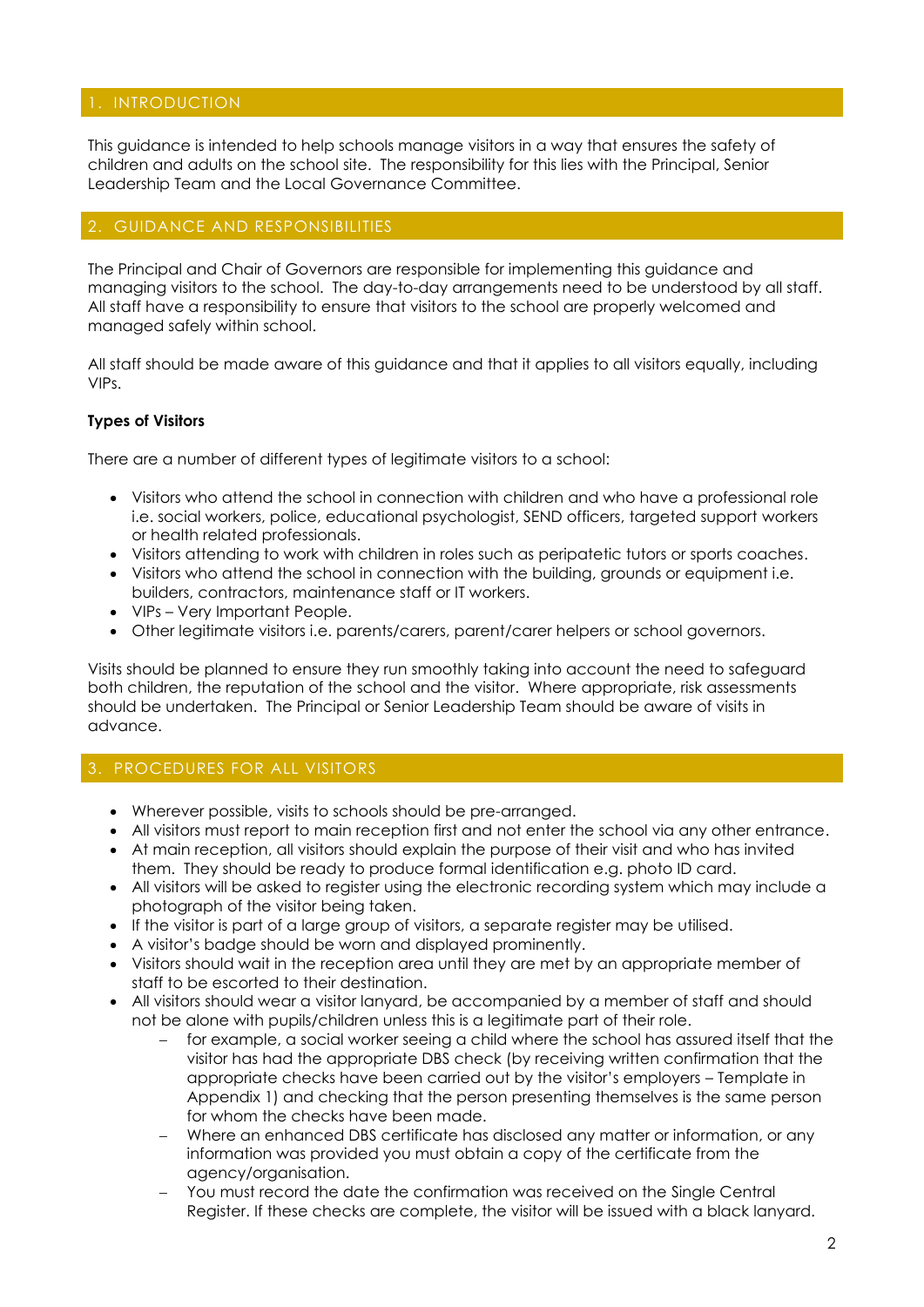- Social workers and police visiting children under emergency conditions and where requisite confirmation of appropriate checks have not been made, should be allowed access alongside the DSL, Deputy DSL or member of SLT.
- If visitors find they are alone with pupils/children, they should report to a member of staff or reception. This should be explained to visitors.
- On departing the school, visitors should leave via reception, sign out of the building, return their visitor badge and be seen to leave the premises.
- School reception staff should check the 'in out' records regularly to monitor compliance with these procedures.

# 4. SPECIAL CATEGORIES OF VISITOR

# VIPS

A VIP is usually an external visitor of importance or influence who commands special treatment.

- Royalty and Royal Representatives
- Government (Members of Parliament, including government ministers and politicians)
- Diplomats and Senior Public Servants
- Chairpersons/ Chief Executives Officers of major companies and organisations
- Senior Officers from Charitable Trusts
- Religious leaders
- Civic and local community leaders
- Notable academics, Olympians, Authors, high profile prize winners and those with celebrity status in particular fields such as sport, music, the arts, media including celebrities and who are likely to inspire others.

### **Important considerations for VIP visits**

An invitation to a VIP should be made in advance with sufficient time to enable appropriate planning for a safe and successful visit recognising how the visit will be hosted and importantly who will be escorting and supervising the visitor at all times.

In general terms VIPs should be treated in a very similar way to any other visitor but a degree of common sense should prevail e.g. it is unlikely that the Queen or another senior member of the Royal Family would be expected to show or wear ID. Members of their entourage though should be expected to follow normal procedures, as should other VIPs.

All VIPs and any entourage should be accompanied at all times by a member of staff.

# STAFF FROM OTHER AGENCIES

Keeping Children Safe in Education states:

*"Schools and colleges must obtain written notification from any agency, or third-party organisation, that they have carried out the checks on an individual who will be working at the school or college that the school or college would otherwise perform. In respect of the enhanced DBS check, schools and colleges must ensure that written notification confirms the certificate has been obtained by either the employment business or another such business.* 

*Where the agency or organisation has obtained an enhanced DBS certificate before the person is due to begin work at the school or college, which has disclosed any matter or information, or any information was provided to the employment business, the school or college must obtain a copy of the certificate from the agency".*

Visitors should also produce photo ID each time they access the school site.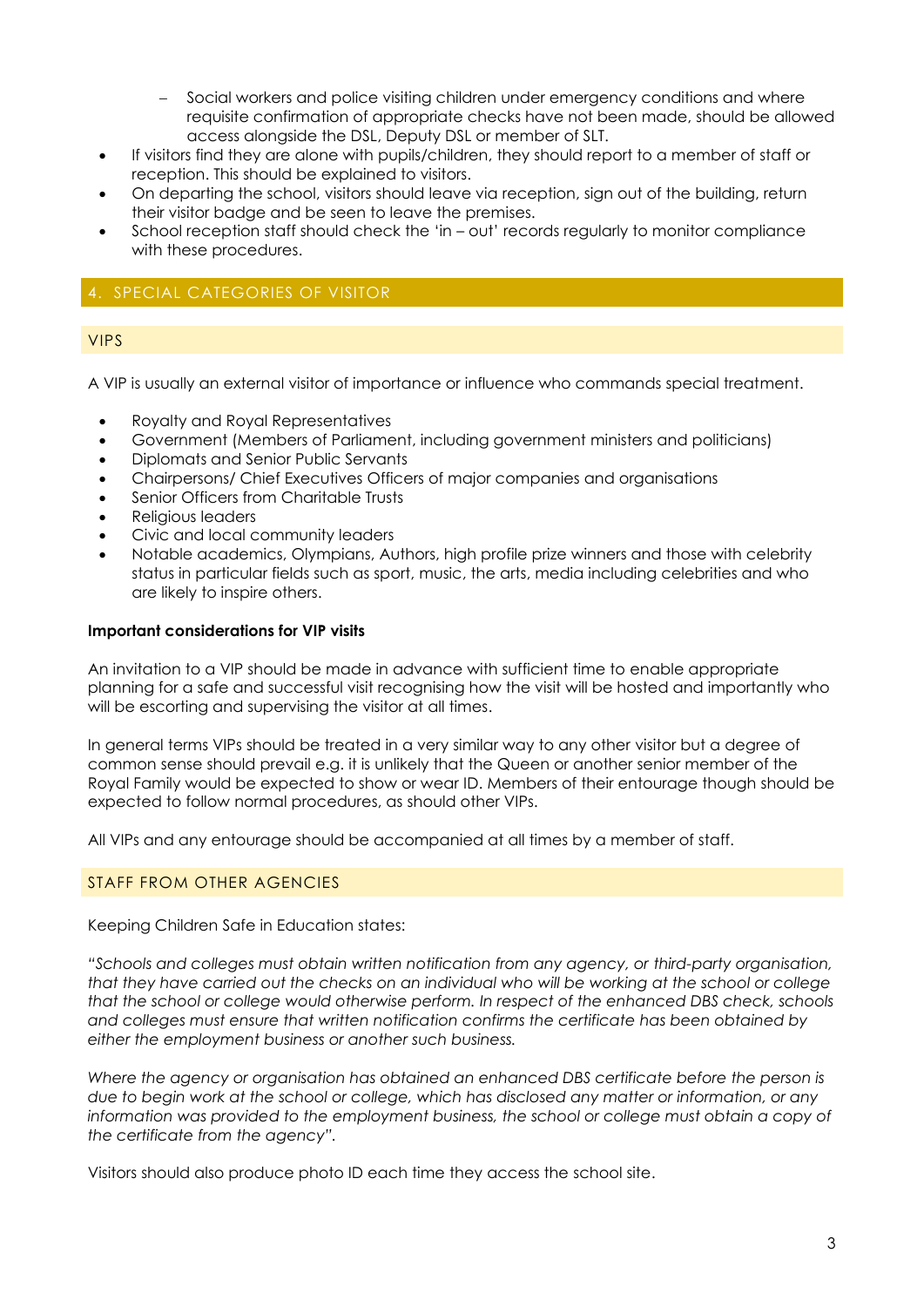### PARENTS/CARERS AND RELATIVES

Schools do not have the power to request DBS checks and barred list checks, or ask to see DBS certificates for visitors, such as children's relatives or other visitors attending, for example, a sports day. In these circumstances, Principals should use their professional judgment about the need to escort or supervise visitors.

### **OFSTED**

Ofsted have provided NCC with written confirmation that all Ofsted staff who would visit a school have been through a DBS 'Enhanced with barred list information' check. They have also confirmed that all approved additional inspectors have also been through a DBS 'Enhanced with barred list information' check. Ofsted provide a list of all approved additional inspectors at: [Ofsted](https://www.gov.uk/government/publications/ofsted-inspectors-list)  Inspectors: lists - [GOV.UK \(www.gov.uk\)](https://www.gov.uk/government/publications/ofsted-inspectors-list)

Schools can regard this note as constituting 'written notification' that Ofsted staff have been subject to relevant checks, as NCC holds the 'written notification' from Ofsted.

### **POLICE**

The Police do not have to notify parents/carers of their intention to question a child in school about a crime, or suspected crime. However, it would be good practice for them to do so unless there is a pertinent reason. School staff should clarify whether parents/carers are aware, any reasons if not, and establish whether there are any reasons why the school should not contact parents/carers on conclusion of the meeting to advise them that this has taken place.

Where parents/carers are not present, a senior member of staff and/or safeguarding officer should be present in any meeting between children and police at all times. It is worth being cognisant with recommendations and findings in the Child Q Practice Review March 2022: [Child-Q-](https://chscp.org.uk/wp-content/uploads/2022/03/Child-Q-PUBLISHED-14-March-22.pdf)[PUBLISHED-14-March-22.pdf \(chscp.org.uk\)](https://chscp.org.uk/wp-content/uploads/2022/03/Child-Q-PUBLISHED-14-March-22.pdf)

### 5. IMPLICATIONS OF THE CHILDCARE (DISQUALIFICATIONS) REGULATIONS 2009 FOR 'VISITORS.'

The Childcare (Disqualification) Regulations 2009 introduced additional requirements for staff who are involved with the education or care of children under 6 or with the out-of-school care of children under 8. The implications of these regulations are set out in new statutory guidance - Disqualification under the Childcare Act 2006. Statutory guidance for local authorities, maintained schools, academies and free schools, DfE, February 2015.

*[https://www.gov.uk/government/uploads/system/uploads/attachment\\_data/file/409361/disqual\\_st](https://fwa.nottscc.gov.uk/owa/redir.aspx?C=n-O3AlcaeU2OqJUw4dxBcnrNaGBHMNIIx_cKghZo-OG9zEFGHHpnWRIlvnlI1S-i4Z7s82paE0s.&URL=https%3a%2f%2fwww.gov.uk%2fgovernment%2fuploads%2fsystem%2fuploads%2fattachment_data%2ffile%2f409361%2fdisqual_stat-guidance_Feb_15.pdf) [atguidance\\_Feb\\_15.pdf](https://fwa.nottscc.gov.uk/owa/redir.aspx?C=n-O3AlcaeU2OqJUw4dxBcnrNaGBHMNIIx_cKghZo-OG9zEFGHHpnWRIlvnlI1S-i4Z7s82paE0s.&URL=https%3a%2f%2fwww.gov.uk%2fgovernment%2fuploads%2fsystem%2fuploads%2fattachment_data%2ffile%2f409361%2fdisqual_stat-guidance_Feb_15.pdf)*

#### **The following groups of people, who could be considered 'visitors' are NOT covered by the 'Childcare Disqualification' legislation:**

- 1. Caretakers, cleaners, drivers, transport escorts, catering staff, catering & cleaning managers, office staff, DSO catering and cleaning staff who are not employed to directly provide childcare. (Statutory Guidance Para 9).
- 2. Health staff, speech therapists, Educational Psychologists.

'Anybody involved in any form of health care provision for a child, including school nurses, and *local authority staff, such as speech and language therapists and education psychologists, are specifically excluded from the statutory definition of childcare, and are therefore not covered by the legislation.*' (Statutory Guidance Para 10).

*School governors*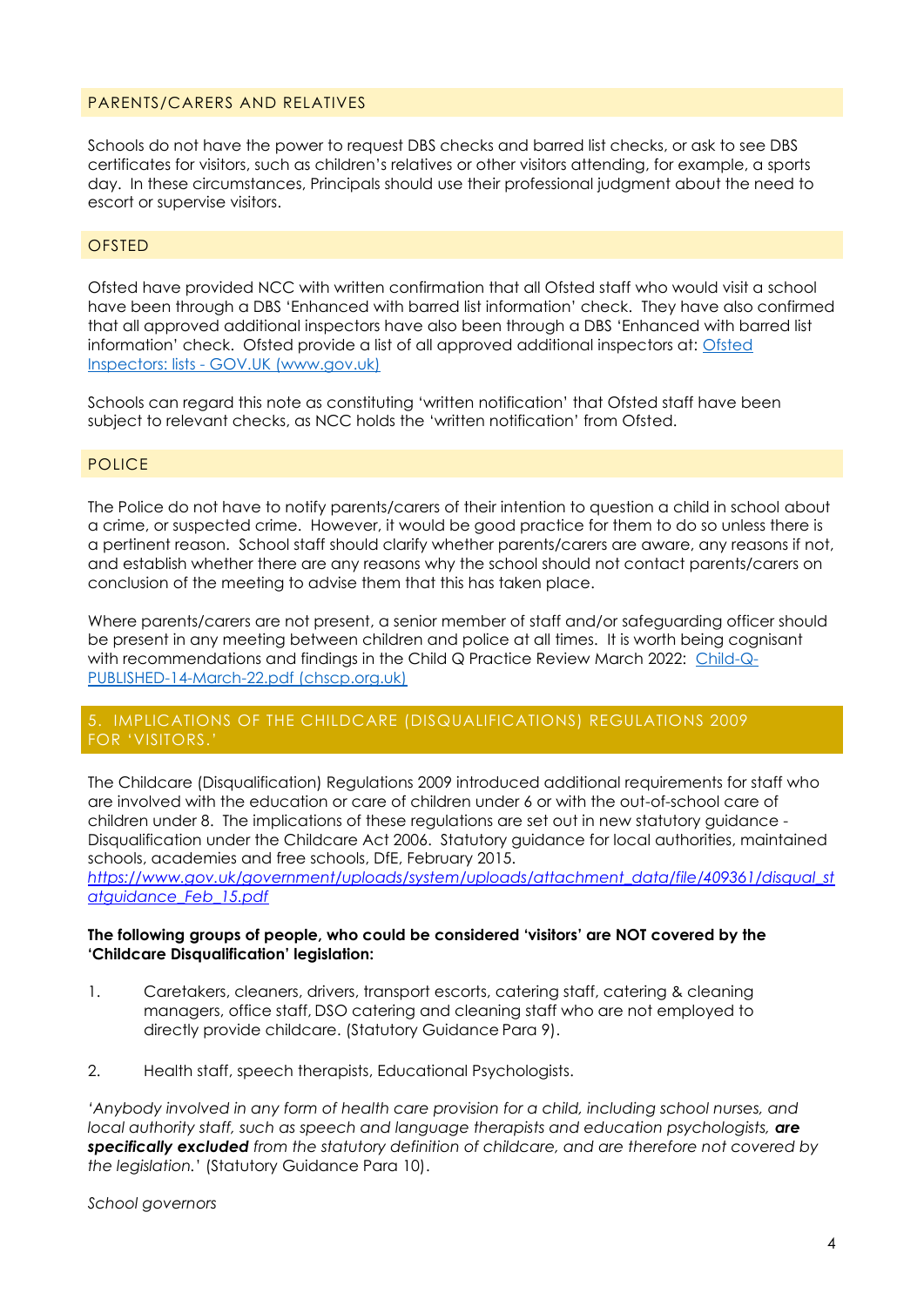*'School governors and proprietors are not covered by the legislation, unless they volunteer to work in relevant childcare on a regular basis, or they are directly concerned with the day-to-day management of such provision.'* (Statutory Guidance Para 16).

# *Ofsted inspectors*

While not specifically referred to in the statutory guidance, Ofsted have informed NCC that in their view Ofsted inspectors are not covered by the requirements of the 'Childcare Disqualification' legislation.

# 5.1 THE FOLLOWING GROUPS OF PEOPLE, WHO COULD BE CONSIDERED 'VISITORS' ARE COVERED BY THE 'CHILDCARE DISQUALIFICATION' LEGISLATION:

Peripatetic teachers and special needs teachers who work in reception classes or in childcare settings with children under 8.

*'Where centrally employed local authority staff are deployed to work in relevant childcare settings in schools (for example peripatetic music teachers or special needs teachers) it is the responsibility of the local authority to ensure that such staff are compliant with the requirements of the legislation explained in this guidance.' (*Statutory Guidance Para 11)

# 6. RAISING AWARENESS OF VISITOR SAFETY WITH CHILDREN

Pupils should be reminded on a regular basis and especially prior to any VIP or celebrity visits, that they should remain with a staff member and not wander off/ leave an area which is not supervised by a member of staff. They should also be reminded of any other relevant actions identified by a risk assessment relating to the visit.

# 7. CONCERNS RELATED TO A VISITOR

Pupils, staff and parents should be made aware of who they should report concerns to or go to for help and advice if they have concerns about a visitor. This would be any teacher in the first instance, who should then report the concerns to the designated person for safeguarding.

Any issues regarding the suitability of visitors to the school should be noted by the designated person for safeguarding and promptly brought to the attention of the Principal. If the behaviour of a visitor causes safeguarding concerns, the designated person for safeguarding should contact the appropriate agency for advice.

### 8. UNKNOWN, UNINVITED OR MALICIOUS VISITORS TO THE SCHOOL

Any visitor to the school site who is not wearing an approved visitor lanyard and an identity badge should be challenged politely by staff and escorted to reception to register and be issued with an identity badge. Failure to comply should result in them being asked to leave the site and the Principal or other senior person informed. In extreme circumstances or if the person refuses to leave, the police could be called.

### NOTES FOR STAFF

When staff become aware that a child has an allocated case worker e.g. Social Worker, Early Help worker, School Nurse etc, then the appropriate pastoral member of staff should be made aware of the allocated workers name and place of employment so that requisite checks can be made.

Staff should also ensure that parents/carers have given permission for their child to be seen in school by the allocated worker. Exceptions to this would be Social Workers visiting children under Section 47 regulations and in some cases, the Police. However, where requisite checks have not been undertaken, a staff member should be present with this child for the duration of the visit.